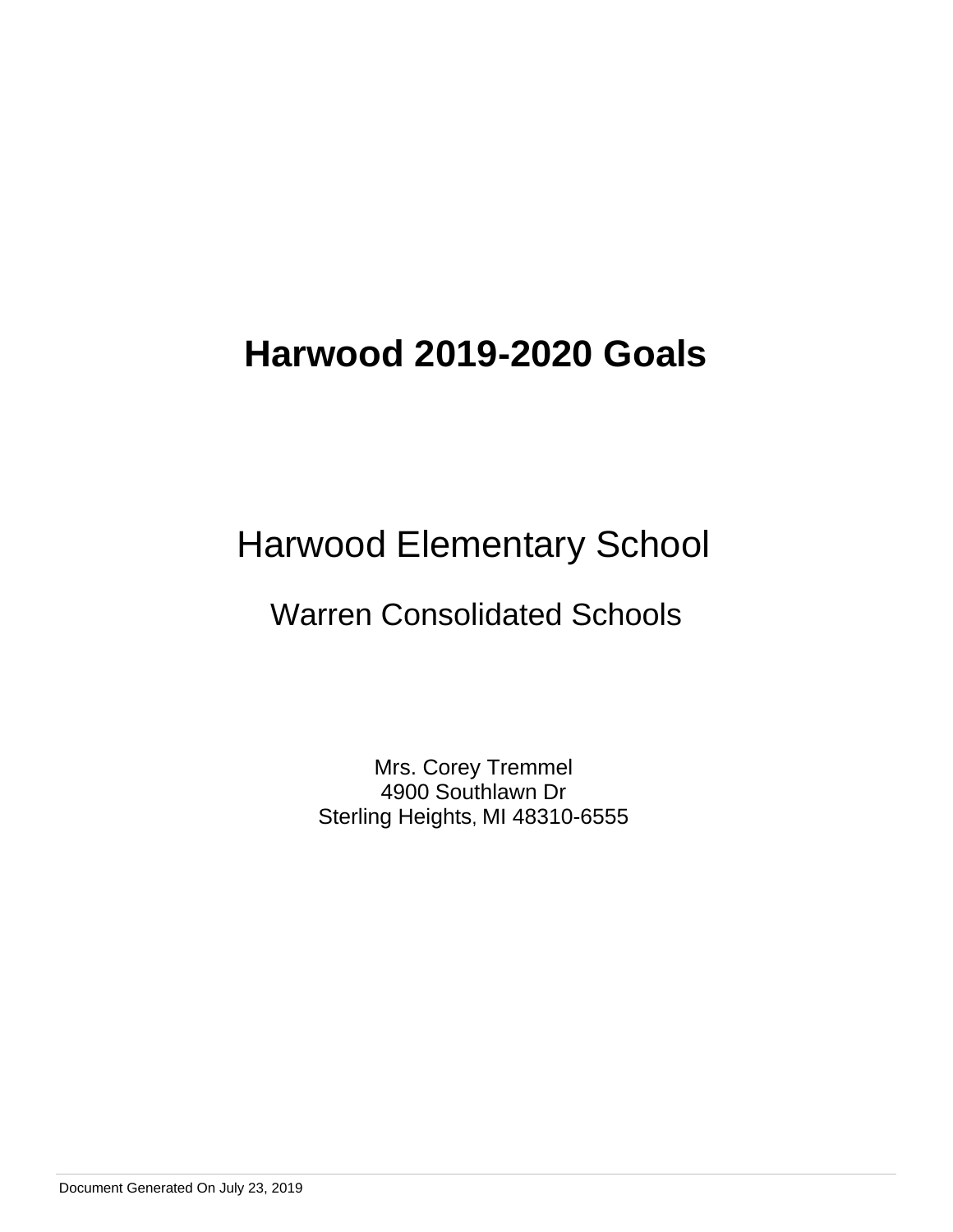# **TABLE OF CONTENTS**

| Goal 4: Behavior: All students will demonstrate appropriate behavior throughout the school campus. 9 |  |
|------------------------------------------------------------------------------------------------------|--|
|                                                                                                      |  |
|                                                                                                      |  |
|                                                                                                      |  |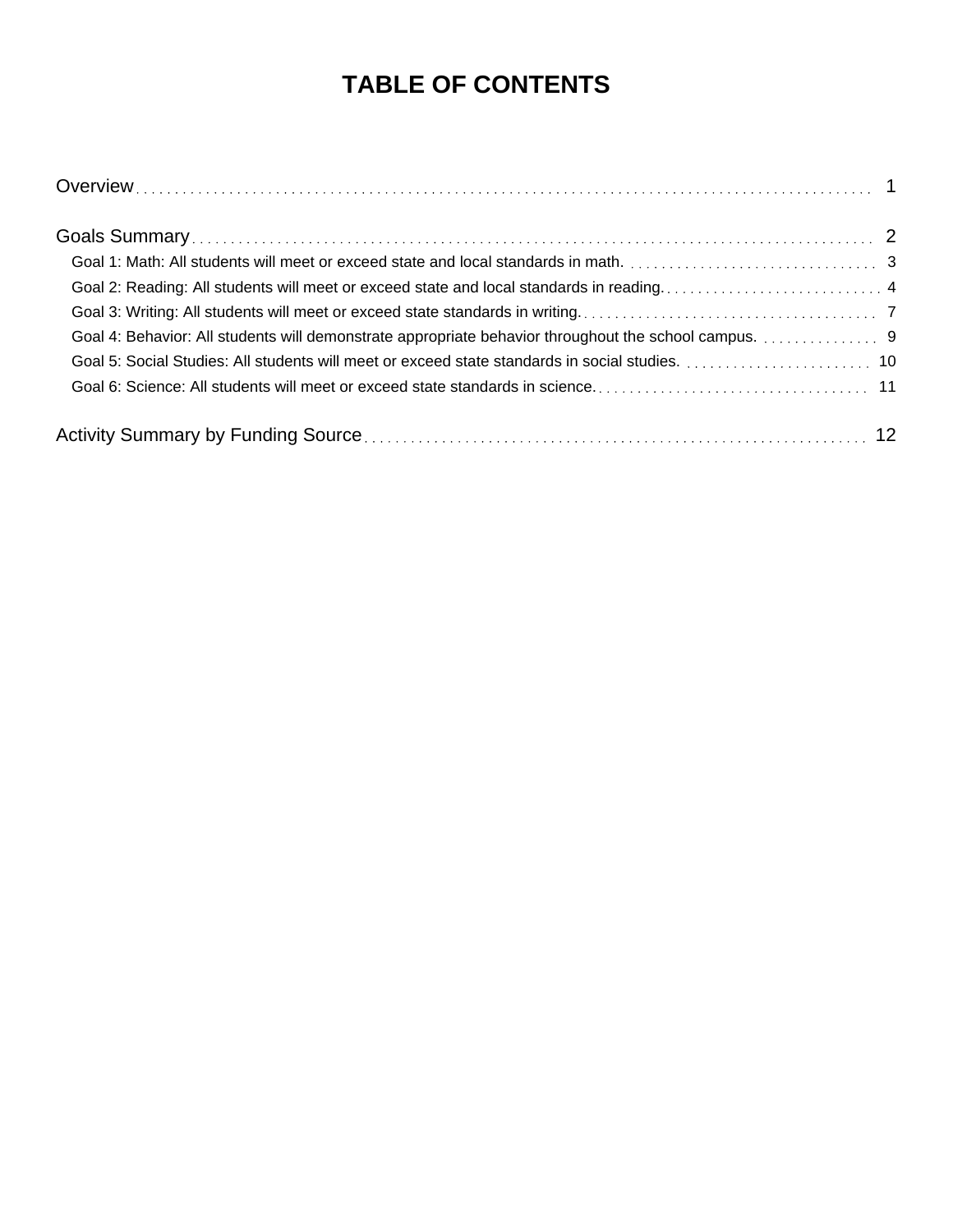Harwood Elementary School

# **Overview**

# **Plan Name**

Harwood 2019-2020 Goals

# **Plan Description**

Outline of goals, objectives, strategies and activities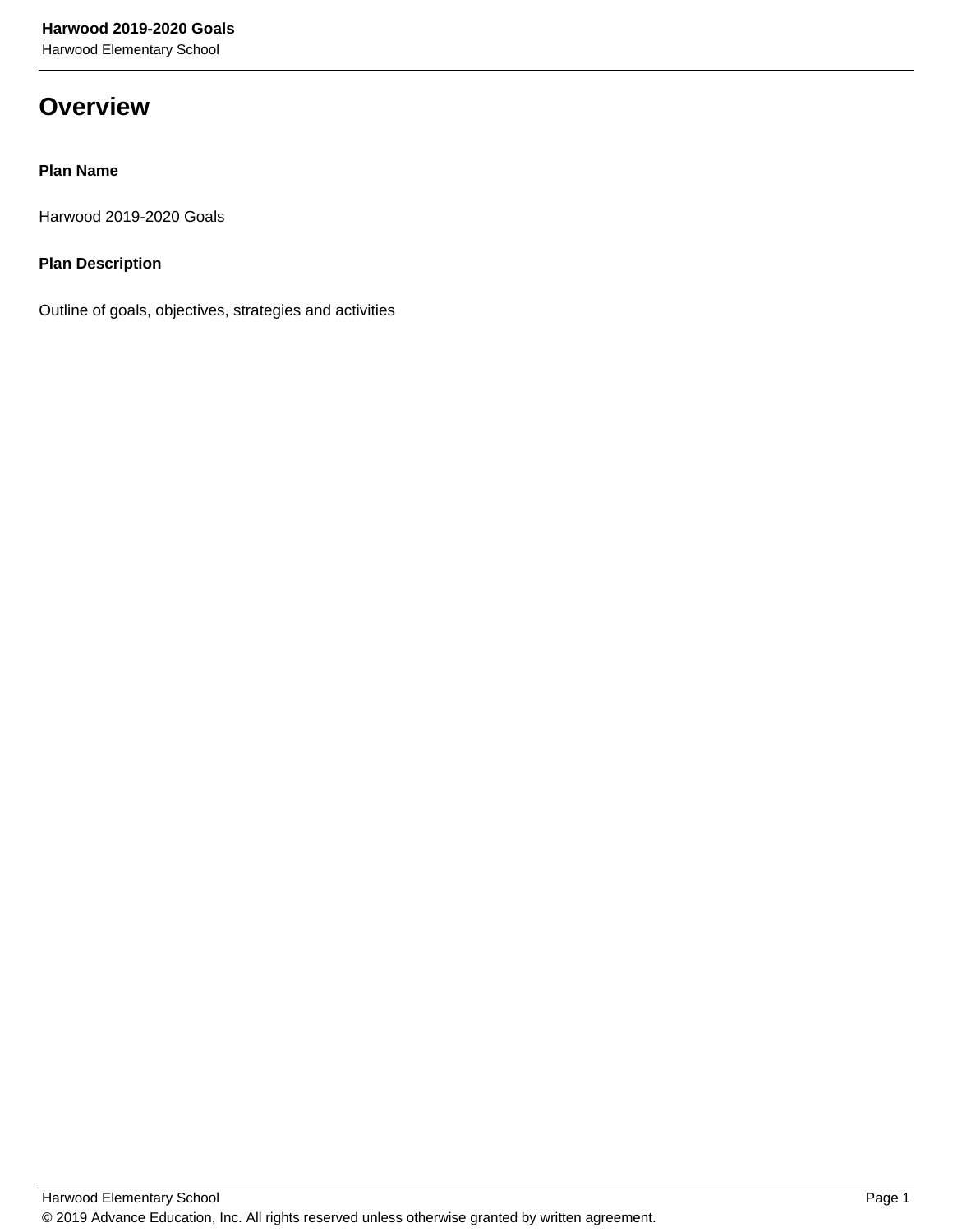# **Goals Summary**

**The following is a summary of the goals encompassed in this plan. The details for each goal are available in the next section.**

| #              | Goal Name                                                                                        | Goal Details                                           | Goal Type      | <b>Total Funding</b> |
|----------------|--------------------------------------------------------------------------------------------------|--------------------------------------------------------|----------------|----------------------|
|                | Math: All students will meet or exceed state and<br>local standards in math.                     | Objectives: 1<br>Strategies: 2<br>Activities: 3        | Academic       | 1\$1500              |
| $\overline{2}$ | Reading: All students will meet or exceed state and Objectives: 1<br>local standards in reading. | Strategies: 3<br>Activities: 10                        | Academic       | \$103256             |
| 3              | Writing: All students will meet or exceed state<br>standards in writing.                         | Objectives: 1<br>Strategies: 3<br>Activities: 3        | Academic       | \$0                  |
| $\overline{4}$ | Behavior: All students will demonstrate appropriate<br>behavior throughout the school campus.    | Objectives: 1<br>Strategies: 1<br><b>Activities: 1</b> | Organizational | \$0                  |
| 5              | Social Studies: All students will meet or exceed<br>state standards in social studies.           | Objectives: 1<br>Strategies: 1<br>Activities: 2        | Academic       | \$0                  |
| 6              | Science: All students will meet or exceed state<br>Istandards in science.                        | Objectives: 1<br>Strategies: 1<br>Activities: 2        | Academic       | \$0                  |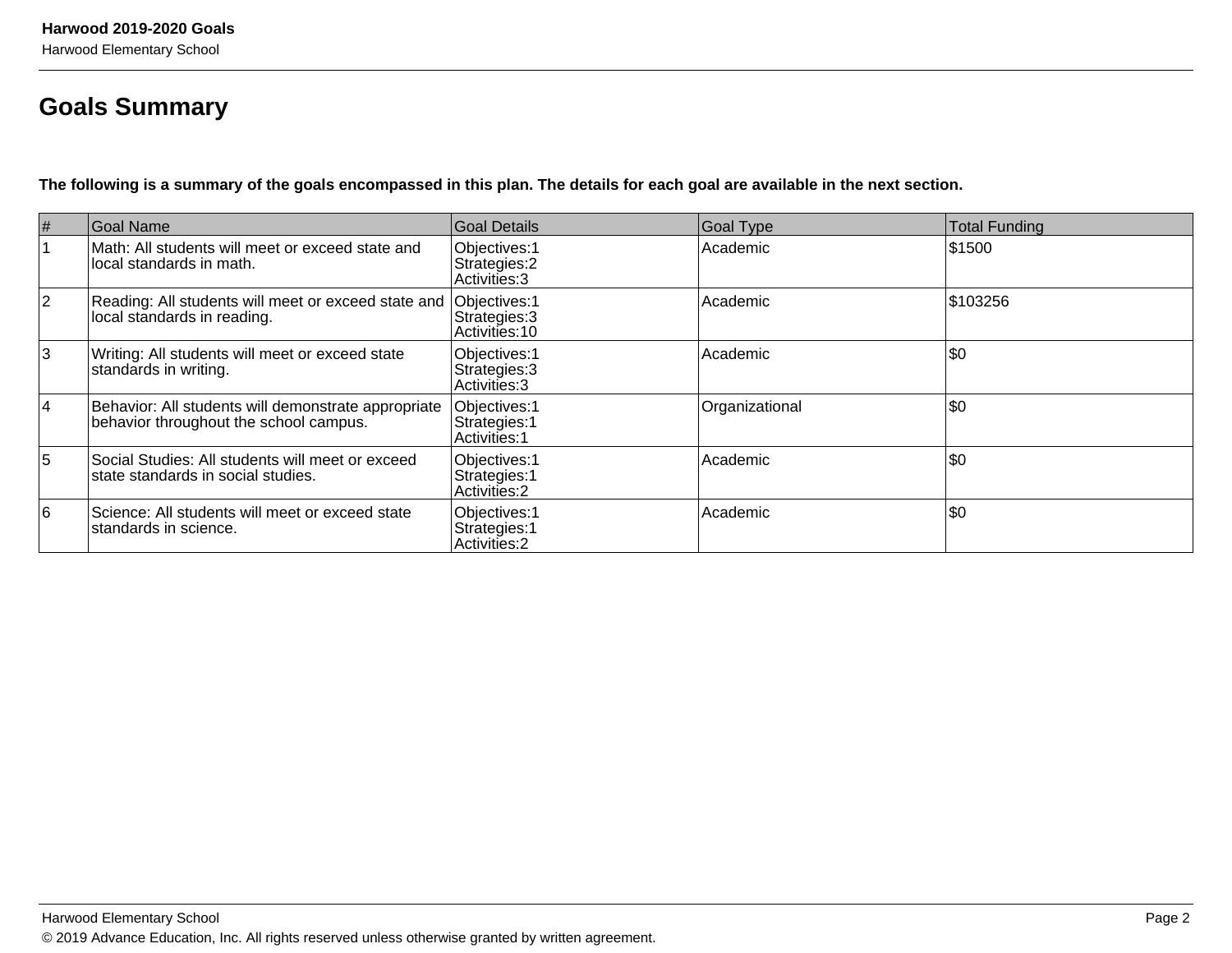# **Goal 1: Math: All students will meet or exceed state and local standards in math.**

### **Measurable Objective 1:**

48% of Pre-K, Kindergarten, First, Second, Third, Fourth and Fifth grade Black or African-American, Asian, Bottom 30%, White, Economically Disadvantaged, Gifted and Talented, Hispanic or Latino, Students with Disabilities, English Learners, Two or More Races, American Indian or Alaska Native and Native Hawaiian or Other Pacific Islander students will demonstrate a proficiency that will meet or exceed state standards in Mathematics by 06/11/2020 as measured by state assessments.In addition, 80% of all students will meet the growth target as measured by the NWEA..

### **Strategy 1:**

Balanced Math Instruction - Harwood staff will provide all students with at least ninety minute daily block of balanced math instruction utilizing research-basedstrategies and district-provided curriculum. Components will include but won't be limited to: number talks, common core mathematical practices, problem solving tasks,and daily targeted intervention block.

Category: Mathematics

Research Cited: "Improving Student Achievement in Math" by Growse and Cebulla "Classroom Instruction That Works" by Marzano Instruction focused on math skillsthat are developmentally appropriate for each student or small group. Burns, M. (1992). About Teaching Mathematics a K-8 Resource. Sausalito, CA: Math SolutionsPublications.

Tier: Tier 1

| Activity - Monitoring Balanced Math Instruction                                                                                                                                                                                                                                                                                                                                                                                                                                                     | <b>Activity</b><br><b>Type</b> | lTier: | <b>IPhase</b> | Begin Date End Date       | Resource<br><b>Assigned</b> | <b>Source Of</b><br><b>Funding</b> | <b>Staff</b><br>Responsibl |
|-----------------------------------------------------------------------------------------------------------------------------------------------------------------------------------------------------------------------------------------------------------------------------------------------------------------------------------------------------------------------------------------------------------------------------------------------------------------------------------------------------|--------------------------------|--------|---------------|---------------------------|-----------------------------|------------------------------------|----------------------------|
| Teaching Staff will use multiple common assessments to<br>continuously evaluate student learning as it relates to balanced<br>math instruction. As part of the school improvement plan; the<br>use of instructional unit plans, master schedule, monitoring<br>llogs, formative assessments, target walls, strategy<br>implementation guides, data protocol sheets, excel document,<br>grade level collective commitments, common prep, and<br>walkthroughs will be part of the monitoring process. | l Evaluation                   | Tier 1 | Monitor       | 09/03/2019 06/11/2020 \$0 |                             | No Funding Harwood<br>Required     | Ilnstructiona<br>l Staff   |

## **Strategy 2:**

Small Group Math Intervention - Students identified through common formative assessments will receive targeted small group instruction by the classroom teacher fourto five times per week to address skill deficits.

## Category: Mathematics

Research Cited: Burns, M. (1992). About Teaching Mathematics a K-8 Resource. Sausalito, CA: Math Solutions Publications. About Teaching Mathematics givesteachers an even better guide for making appropriate and effective instructional decisions. It is an essential resource for all teachers of K -- 8 Mathematics.Tier: Tier 2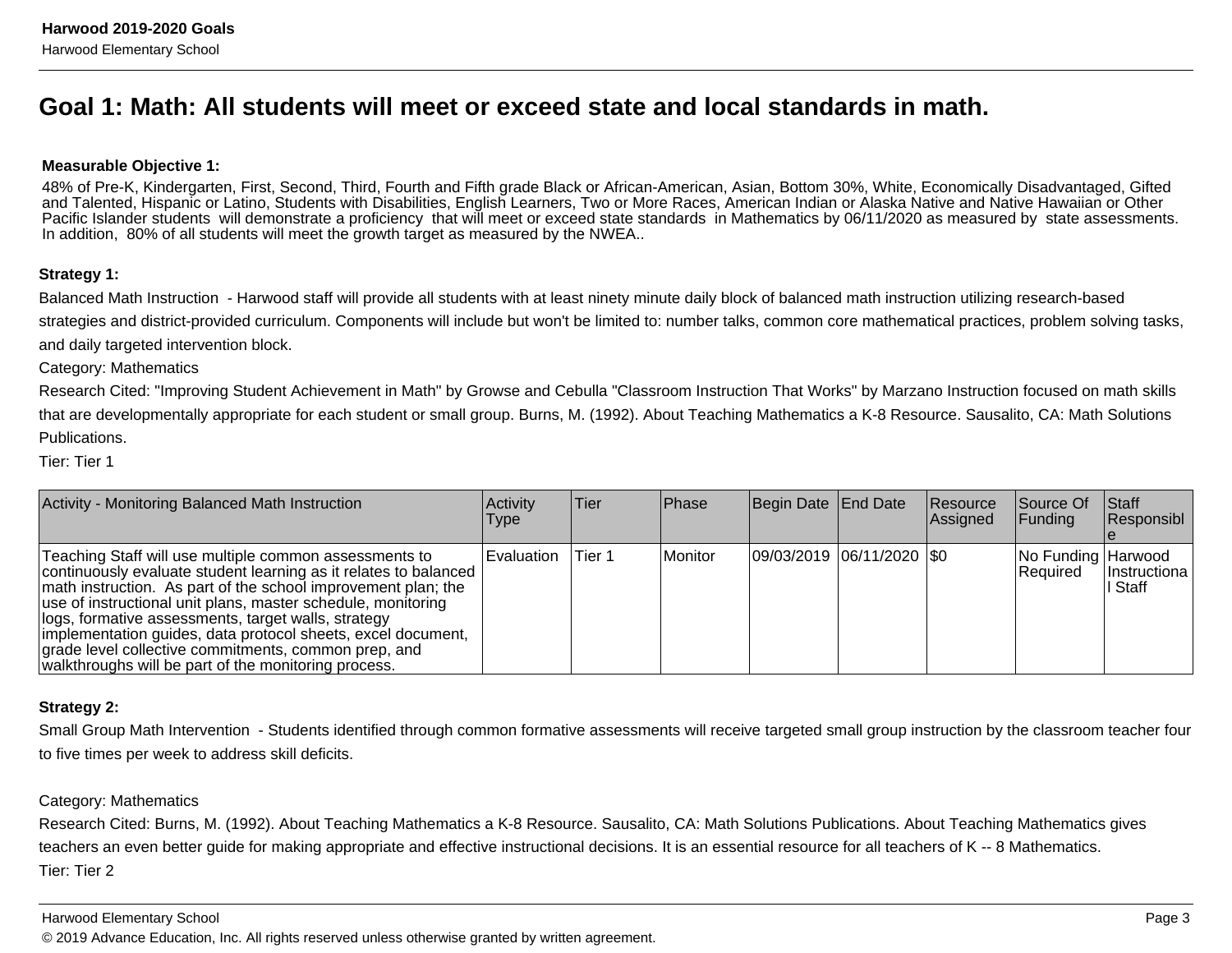Harwood Elementary School

| <b>Activity - Technology</b>                                                                                                                                                                                                      | Activity<br>Type                | Tier              | Phase            | Begin Date End Date          |                     | Resource<br>Assigned | Source Of<br><b>Funding</b> | <b>Staff</b><br>Responsibl         |
|-----------------------------------------------------------------------------------------------------------------------------------------------------------------------------------------------------------------------------------|---------------------------------|-------------------|------------------|------------------------------|---------------------|----------------------|-----------------------------|------------------------------------|
| Students use computer-based programs to practice math<br>problem solving, computation, and fluency skills. These<br>programs include but are not limited to: Xtra Math, TenMarks,<br>Moby Max, and Interactive White Board games. | Technology Tier 2               |                   | l Implement      | 09/03/2019                   | $ 06/11/2020 $ \\$0 |                      | <b>Other</b>                | Harwood<br>Instructiona<br>l Staff |
| Activity - AddVantage Math Recovery                                                                                                                                                                                               | Activity<br>Type                | Tier              | Phase            | Begin Date End Date          |                     | Resource<br>Assigned | Source Of<br> Fundina       | Staff<br>Responsibl                |
| Research based program designed to support elementary<br>educators, special education educators, math interventionists,<br>and math coaches in diagnosing and advancing student                                                   | Academic<br>Support<br> Program | Tier <sub>2</sub> | Getting<br>Ready | 09/03/2019 06/11/2020 \$1500 |                     |                      | General<br>Fund             | Resource<br>IRoom and<br>Iselect   |

# **Goal 2: Reading: All students will meet or exceed state and local standards in reading.**

### **Measurable Objective 1:**

understanding and numeracy development.

60% of Pre-K, Kindergarten, First, Second, Third, Fourth and Fifth grade Black or African-American, Asian, White, Economically Disadvantaged, Gifted and Talented, Hispanic or Latino, Students with Disabilities, English Learners, Two or More Races, American Indian or Alaska Native and Native Hawaiian or Other Pacific Islander students will demonstrate a proficiency in reading in English Language Arts by 06/11/2020 as measured by state assessments. In addition, 80% of all students willmeet the growth target as measured by the NWEA assessment.

## **Strategy 1:**

Balanced Literacy Instruction - Harwood teachers will implement 180 minutes of balanced literacy instruction five days a week in order to increase student achievementin reading.

Category: English/Language Arts

Research Cited: Avalos, M., Plasencia, A., Chavez, C., & Rascón, J.. (2007). Modified Guided Reading: Gateway to English as a Second Language and LiteracyLearning. The Reading Teacher, 61(4), 318-21,323-326,328-329. Retrieved January 26, 2010, from Research

Library. (Document ID: 1397136471).

Ford, M., & Opitz, M.. (2008). A National Survey of Guided Reading

Practices: What We Can Learn from Primary Teachers. Literacy

Research and Instruction, 47(4), 309-331. Retrieved January 26, 2010, from Research Library. Document ID: 1588845171).1500 K-2 teachers describingunderstandings and practices related to guided reading. Results focused on five questions: What is the purpose of guided reading groups? What grouping techniquesshould be used? What texts should be used? How is instruction planned with and away from the teacher? And how are learners assessed during guided reading?Responses indicated confusion about the purposes of guided reading, variability in grouping techniques, static membership in groups, over reliance on narrative texts,

Harwood Elementary School

© 2019 Advance Education, Inc. All rights reserved unless otherwise granted by written agreement.

 general educationteachers.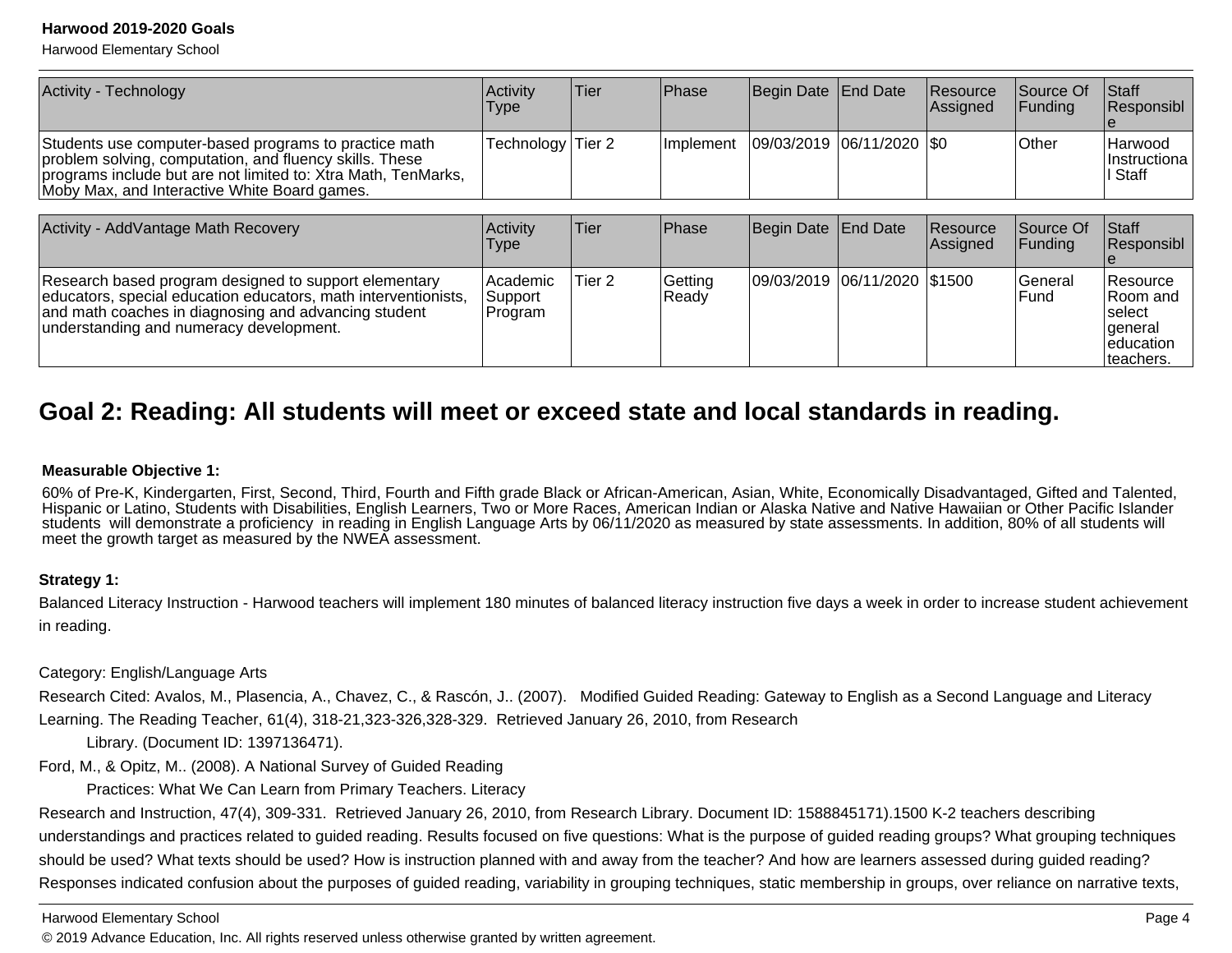Harwood Elementary School

inconsistent use of instructional level texts, extensive use of centers and independent seat work to engage learners away from the teacher, and frequent use of informalassessment.

Tier: Tier 1

| Activity - Monitoring                                                                                                                                                                                                                                                                                                                                                              | Activity<br><b>Type</b> | lTier. | <b>IPhase</b> | Begin Date End Date       | Resource<br>Assigned | Source Of<br> Funding                | <b>Staff</b><br>Responsibl             |
|------------------------------------------------------------------------------------------------------------------------------------------------------------------------------------------------------------------------------------------------------------------------------------------------------------------------------------------------------------------------------------|-------------------------|--------|---------------|---------------------------|----------------------|--------------------------------------|----------------------------------------|
| Principal verifies the activity is being implemented in all<br>classrooms. These fidelity checks include walkthroughs, master<br>schedules, monitoring logs and Professional Learning<br>Communities' (PLC) discussions/agendas. The Harwood staff<br>will analyze and evaluate student progress by utilizing DRA2,<br>Easy CBM, common formative assessments, MSTEP, and<br>NWEA. | <i>I</i> Monitor        | Tier 1 | Monitor       | 09/03/2019 06/11/2020 \$0 |                      | No Funding School<br><b>Required</b> | Principal<br>land<br>Harwood<br>Istaff |

| Activity - Technology                                                                                                                                                                                                                    | Activity<br>Type  | lTier. | <b>IPhase</b>                                | Begin Date End Date | Resource<br>Assigned | Source Of<br><b>IFunding</b>      | <b>Staff</b><br>Responsibl                          |
|------------------------------------------------------------------------------------------------------------------------------------------------------------------------------------------------------------------------------------------|-------------------|--------|----------------------------------------------|---------------------|----------------------|-----------------------------------|-----------------------------------------------------|
| Students will use a variety of technology-based programs that<br>provide students with leveled reading practice. These programs<br>include Raz-kids, Pebble Go, and Mel.org. The programs can<br>be accessed both at school and at home. | Technology Tier 1 |        | Implement   09/03/2019   06/11/2020   \$1200 |                     |                      | l Title ∟<br>Schoolwide Teachers, | <b>Classroom</b><br>lTitle I and<br>Title III staff |

| Activity - Learning at Home Activities                                                                                                                                                                                                                                                  | Activity<br>l ype                  | lTier.  | <b>IPhase</b> | Begin Date End Date            | Resource<br>Assigned | <b>Source Of</b><br>IFundina         | <b>Staff</b><br>Responsibl |
|-----------------------------------------------------------------------------------------------------------------------------------------------------------------------------------------------------------------------------------------------------------------------------------------|------------------------------------|---------|---------------|--------------------------------|----------------------|--------------------------------------|----------------------------|
| Opportunities will be provided to parents to help support their<br>children in reading. In the Spring of 2019, parents of incoming<br>Kindergartners for the 2019-2020 school year will be provided<br>with literacy training activities that focus on letter/sound<br>lidentification. | <b>Parent</b><br><b>Involvemen</b> | lTier 1 | Ilmplement    | 09/03/2019  06/11/2020  \$1000 |                      | ITitle.<br>Schoolwide   Instructiona | IHarwood<br>∣ Staff        |

## **Strategy 2:**

Title I Intervention - Harwood Title I Staff will meet with targeted students providing supplementary reading instruction in order to increase student achievement inreading.

Category: English/Language Arts

Research Cited: Foorman, B. R., Francis, D. J., Winikates, D., Mehta, P., Schatschneider, C., & Fletcher, J. M. (1997). Early interventions for children with reading disabilities.

Scientific Studies of Reading, 1, 255–276.

Examines effectiveness of three different reading interventions in reading disabled second and third graders. Compares growth in phonological and orthographicprocessing and word reading. Finds the most significant mediator of intervention effects was initial differences in phonological and orthographic processing skills.

Harwood Elementary School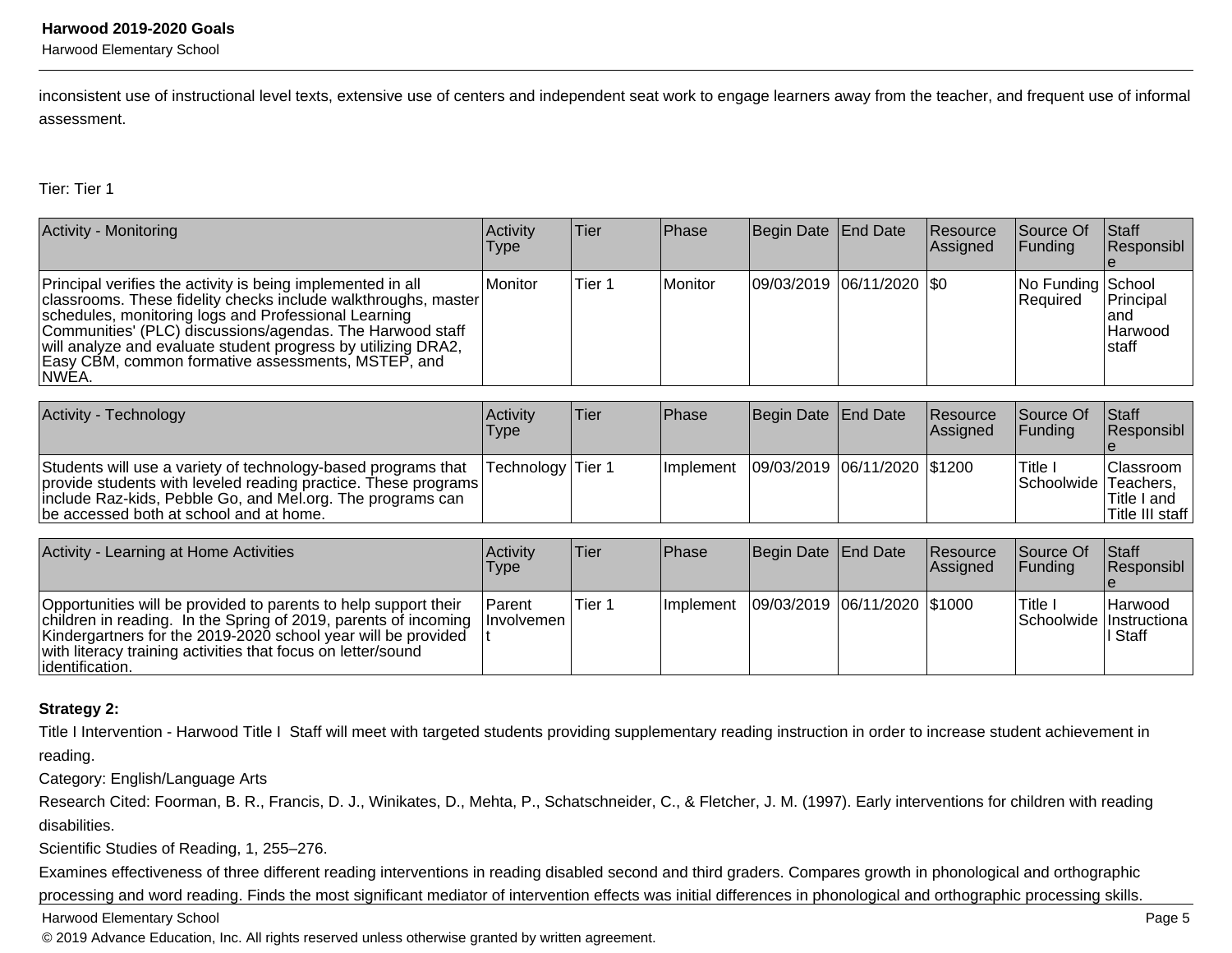Harwood Elementary School

Concludes that synthetic phonics facilitates skill in phonological analysis relative to analytic phonics and sight-word methods, but it does not transfer to gains in reading.

Tier: Tier 3

| Activity - Targeted Interventions                                                                                                                                                                      | Activitv<br>Type                 | lTier  | <b>IPhase</b>   | Begin Date End Date            | <b>Resource</b><br>Assigned | <b>Source Of</b><br><b>IFundina</b> | <b>Staff</b><br>Responsibl |
|--------------------------------------------------------------------------------------------------------------------------------------------------------------------------------------------------------|----------------------------------|--------|-----------------|--------------------------------|-----------------------------|-------------------------------------|----------------------------|
| Assign Title I Teacher and Paraprofessional to provide<br>additional reading instruction to identified students using the<br>learning target wall for student goal setting and progress<br>monitoring. | l Academic<br>Support<br>Program | Tier 3 | <b>Evaluate</b> | 09/03/2019 06/11/2020 \$101056 |                             | Title i<br>Schoolwide   Principal,  | Building<br>'Title I Staff |

| Activity - Leveled Literacy Intervention                                                                                                                                                                                                                                                                                                                                                       | <b>Activity</b><br>Type | Tier   | <b>IPhase</b>     | Begin Date End Date         | Resource<br><b>Assigned</b> | Source Of<br><b>IFunding</b> | <b>Staff</b><br>Responsibl |
|------------------------------------------------------------------------------------------------------------------------------------------------------------------------------------------------------------------------------------------------------------------------------------------------------------------------------------------------------------------------------------------------|-------------------------|--------|-------------------|-----------------------------|-----------------------------|------------------------------|----------------------------|
| Leveled Literacy Intervention (LLI) is a researched-based<br>reading intervention program used to supplement the general<br>education balanced literacy program. Identified students will be Program<br>working in small groups 5 times a week to help increase<br>literacy skills. Students' progress is monitored every six to<br>eight weeks by DRA2, Core Phonics, and/or running records. | Academic<br> Support_   | Tier 3 | <b>Ilmplement</b> | 09/03/2019  06/11/2020  \$0 |                             | 'Title i<br> Schoolwide      | Title I staff              |

| <b>Activity - Reading Mastery</b>                                                                  | <b>Activity</b><br><b>Type</b>  | <sup>'</sup> Tier | <b>IPhase</b> | Begin Date End Date         | <b>Resource</b><br>lAssianed | <b>Source Of</b><br><b>IFundina</b> | <b>Staff</b><br><b>Responsibl</b> |
|----------------------------------------------------------------------------------------------------|---------------------------------|-------------------|---------------|-----------------------------|------------------------------|-------------------------------------|-----------------------------------|
| Direct Instruction Program to help students master essential<br>decoding and comprehension skills. | Academic <br>Support<br>Program | Tier <sub>3</sub> | Monitor       | 09/03/2019  06/11/2020  \$0 |                              | Title.<br>lSchoolwide               | 'Title 1<br>Staff                 |

# **Strategy 3:**

English Learner Support - The Language Acquisition teachers provide additional small group direct instruction to identified English Learners (EL) five times a weekusing the learning target wall for student goal setting and progress monitoring.

Category: English/Language Arts

 Research Cited: Al-Hazza, Tami Craft & Abha Gupta. (2006). Reading Tutor Checklist: A Guide for Supplemental Reading Support for Volunteer Tutors. PreventingSchool Failure, 50(4), 15-22. Retrieved January 26, 2010, from Research Library. (Document ID: 1121760671).Tier: Tier 1

| Activity<br>- Leveled Literacy Intervention | <b>Activity</b><br><b>Type</b> | 'Tier | <sup>1</sup> Phase | Begin Date End Date | <b>Resource</b><br>Assigned | Source Of<br>Funding | Staff<br>Responsibl |
|---------------------------------------------|--------------------------------|-------|--------------------|---------------------|-----------------------------|----------------------|---------------------|
|                                             |                                |       |                    |                     |                             |                      |                     |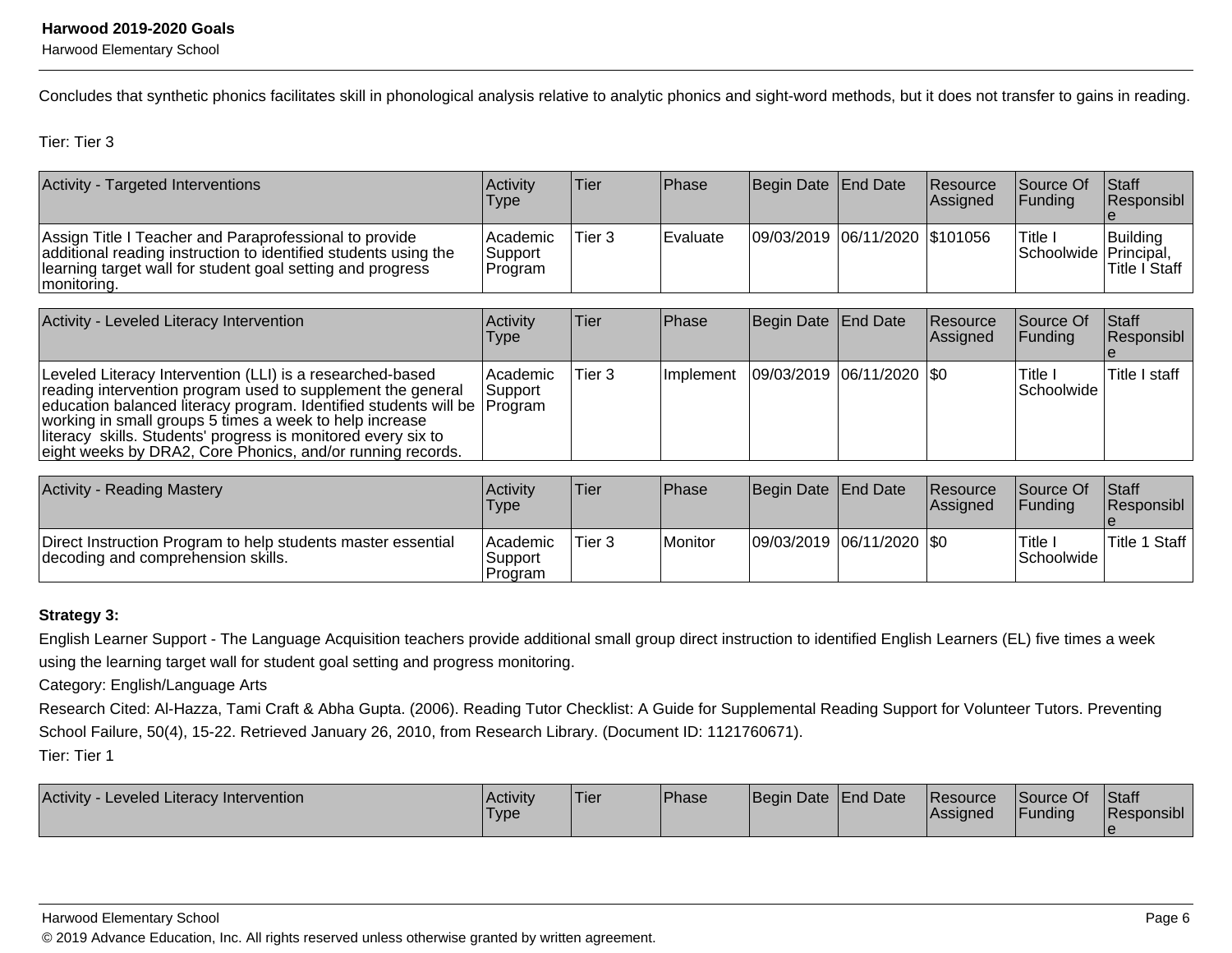Harwood Elementary School

| Leveled Literacy Intervention (LLI) is a researched-based<br>reading intervention program used to supplement the general<br>education balanced literacy program. Identified students will be<br>working in small groups to help increase literacy skills.<br>Students' progress is monitored every six to eight weeks by<br>DRA2, Core Phonics and/or running records. | <b>Direct</b><br>Instruction   | Tier 1 | Monitor   | 09/03/2019            | 06/11/2020      | <b>SO</b>            | No Funding   Language<br>Required | Acquisition<br>Staff                |
|------------------------------------------------------------------------------------------------------------------------------------------------------------------------------------------------------------------------------------------------------------------------------------------------------------------------------------------------------------------------|--------------------------------|--------|-----------|-----------------------|-----------------|----------------------|-----------------------------------|-------------------------------------|
|                                                                                                                                                                                                                                                                                                                                                                        |                                |        |           |                       |                 |                      |                                   |                                     |
| Activity - Language for Learning                                                                                                                                                                                                                                                                                                                                       | Activity<br>Type               | Tier   | Phase     | Begin Date            | <b>End Date</b> | Resource<br>Assigned | Source Of<br>Funding              | <b>Staff</b><br>Responsibl          |
| Research based program with a focus on oral expression<br>designed to teach children vocabulary, concepts, and sentence<br>forms used in classroom instruction.                                                                                                                                                                                                        | Academic<br>Support<br>Program | Tier 3 | Implement | 09/03/2019            | 06/11/2020      | \$0                  | Section 41                        | Language<br>Acquisition<br>Teachers |
|                                                                                                                                                                                                                                                                                                                                                                        |                                |        |           |                       |                 |                      |                                   |                                     |
| Activity - Language for Thinking                                                                                                                                                                                                                                                                                                                                       | Activity<br>Type               | Tier   | Phase     | Begin Date            | <b>End Date</b> | Resource<br>Assigned | Source Of<br>Funding              | Staff<br>Responsibl                 |
| Research based oral language program that is an expansion of<br>skills learned in the Language for Learning program. It sets the stage for reading comprehension and written conventions of<br>grammar by teaching extensive vocabulary and critical thinking<br>skills.                                                                                               | Academic<br>Support<br>Program | Tier 3 | Implement | 09/03/2019 06/11/2020 |                 | <b>SO</b>            | Section 31a                       | Language<br>Acquisition<br>Teachers |
|                                                                                                                                                                                                                                                                                                                                                                        |                                |        |           |                       |                 |                      |                                   |                                     |
| <b>Activity - Reading Mastery</b>                                                                                                                                                                                                                                                                                                                                      | Activity<br>Type               | Tier   | Phase     | Begin Date            | <b>End Date</b> | Resource<br>Assigned | Source Of<br>Funding              | <b>Staff</b><br>Responsibl          |
| Direct Instruction Program to help students master essential<br>decoding and comprehension skills.                                                                                                                                                                                                                                                                     | Academic<br>Support<br>Program | Tier 3 | Monitor   | 09/03/2019 06/11/2020 |                 | <b>SO</b>            | Title I<br>Schoolwide             | Language<br>Acquisition<br>l Staff  |

# **Goal 3: Writing: All students will meet or exceed state standards in writing.**

### **Measurable Objective 1:**

 69% of Pre-K, Kindergarten, First, Second, Third, Fourth and Fifth grade Black or African-American, Asian, White, Economically Disadvantaged, Gifted and Talented, Hispanic or Latino, Students with Disabilities, English Learners, Two or More Races, American Indian or Alaska Native and Native Hawaiian or Other Pacific Islanderstudents will demonstrate a proficiency in writing in English Language Arts by 06/11/2020 as measured by state assessments. .

## **Strategy 1:**

Differentiated Writing Instruction - Instructional Staff will utilize the district adopted curriculum, along with the Writing to the Text Program, in order to provide all students with differentiated writing instruction in narrative, opinion, and informational writing.

Category: English/Language Arts

Research Cited: Units of Study for Writing by Lucy Calkins

Calkins: Based on knowledge gleaned from eight years of research on children's writing development, this book focuses on the teaching of writing to children in the

## Harwood Elementary School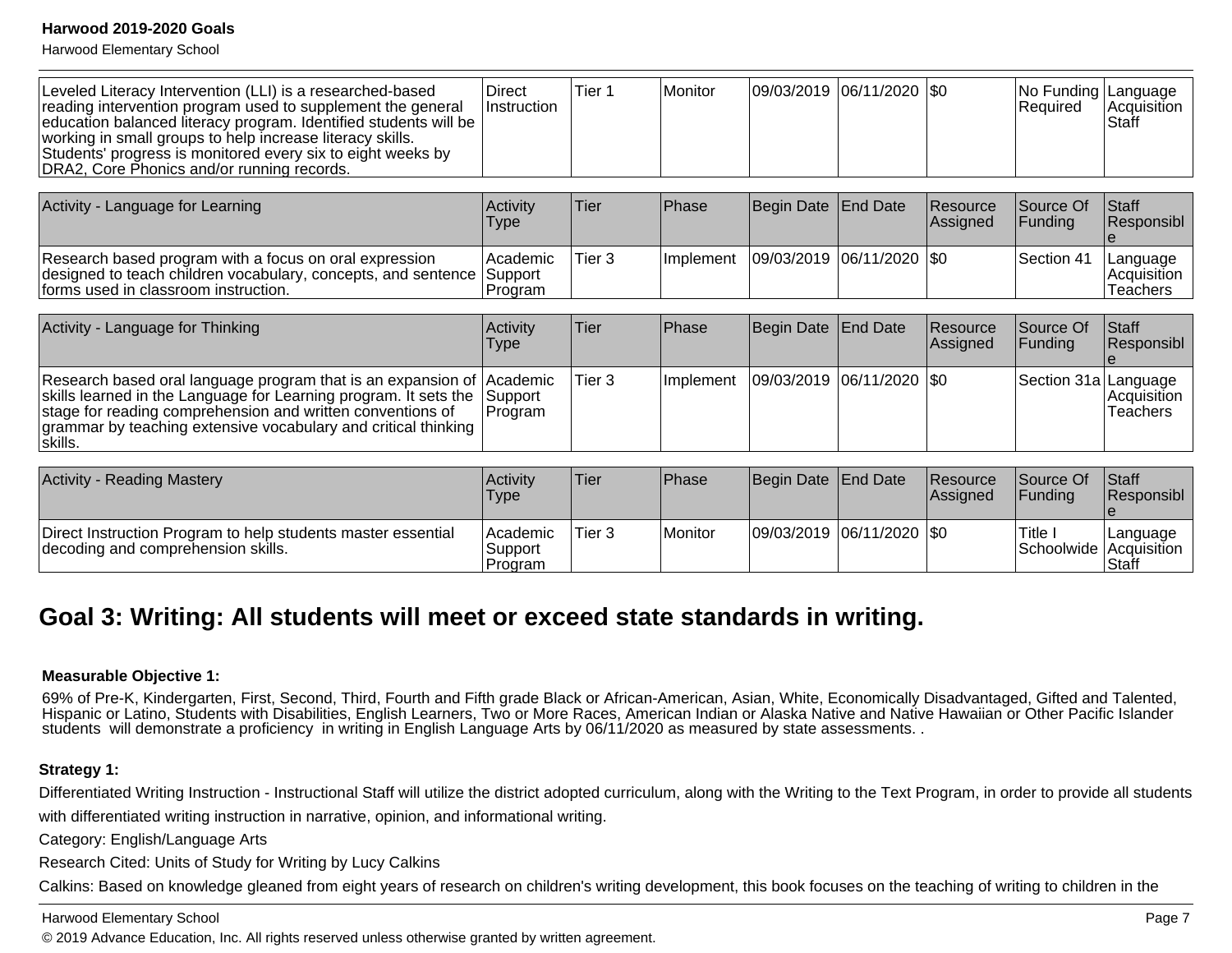Harwood Elementary School

elementary school. The first section of the book deals with the essentials in teaching writing, and the establishment of a classroom that nurtures and supports growth inwriting. The second section examines how children change as writers, ranging from early forays into writing in kindergarten and first grade, to the problems andsuccesses of writing in adolescence. The third section focuses on writing conferences, including those that examine content, balance content with form, and ask process and evaluation questions. The fourth section examines the input of the teacher in developing lessons and improving the quality of student writing, while the fifthsection discusses reading-writing connections. The sixth and final section discusses the use of learning logs in content area writing, and the writing of research papers, poetry, and fiction

Being a Writer (Allington, Graves, Calkins, Fletcher)by Developmental Studies CenterNational Council of English Teachers (2008) Writing Now. Pages 1-8Tier: Tier 1

| Activity - Professional Development                                                 | Activity<br>Type                      | lTier. | Phase   | Begin Date End Date         | <b>Resource</b><br><b>Assigned</b> | <b>Source Of</b><br><b>IFundina</b> | <b>Staff</b><br><b>Responsibl</b>             |
|-------------------------------------------------------------------------------------|---------------------------------------|--------|---------|-----------------------------|------------------------------------|-------------------------------------|-----------------------------------------------|
| Professional development in writing instruction for all staff who<br>need training. | <b>Professiona</b> Tier 1<br>Learning |        | Monitor | 09/03/2019  06/11/2020  \$0 |                                    | Title                               | Harwood<br>Schoolwide Instructiona<br>∣ Staff |

## **Strategy 2:**

Title I Supplemental Support - Students receive small group instruction to reinforce the writing strategies taught within the general education classroom; with the focuson writing to the text.

## Category: English/Language Arts

Research Cited: Units of Study for Primary Writing Gr. K-2 and Units of Study for Teaching Writing Gr. 3-5. Heineman

Allington. R, and S. (1995). No Quick Fix: Rethinking Literacy Programs in America's Elementary Schools. New York: Teachers College Press.

This comprehensive book, edited by Richard Allington and Sean Walmsley, contains essays that provide suggestions for improving literacy instruction for all children.The introduction dispels six commonly held beliefs about reading development in children.

Tier: Tier 2

| Activity - Writing Notebooks                                                                                  | Activity<br><b>Type</b>    | 'Tier | <b>Phase</b> | Begin Date End Date         | <b>Resource</b><br>lAssianed | <b>Source Of</b><br><b>IFundina</b> | Staff<br><b>Responsibl</b> |
|---------------------------------------------------------------------------------------------------------------|----------------------------|-------|--------------|-----------------------------|------------------------------|-------------------------------------|----------------------------|
| Student notebooks will be utilized as part of the intervention to<br>reinforce strategies from daily lessons. | Implementa Tier 3<br>∣tion |       | Monitor      | 09/03/2019  06/11/2020  \$0 |                              | No Funding Title I<br>l Reauired    | Teacher                    |

#### Harwood Elementary School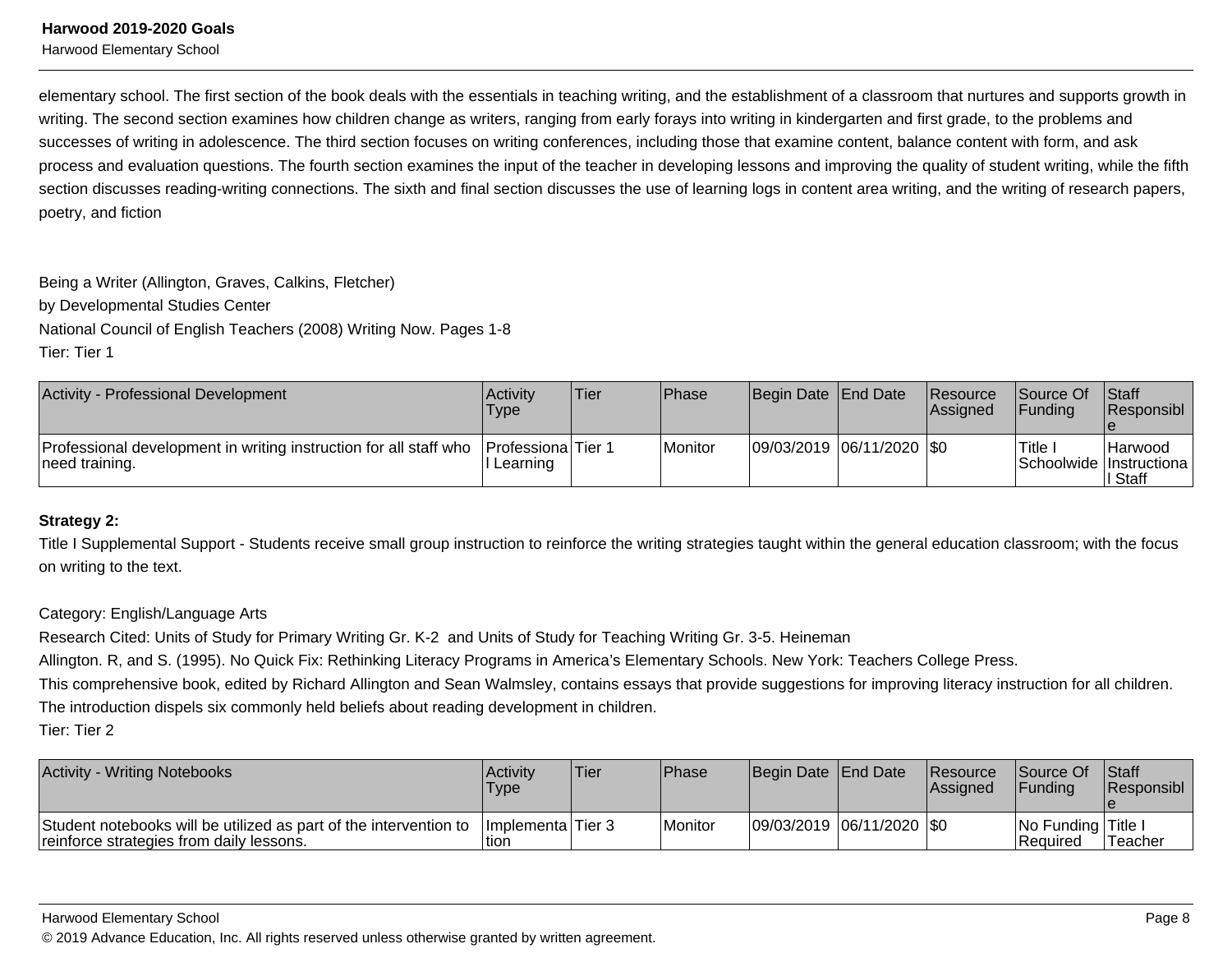Harwood Elementary School

### **Strategy 3:**

 EL Supplemental Support - Students receive additional small group instruction to reinforce the strategies taught in the general education classroom; with the focus onwriting to text.

Category: English/Language Arts

Research Cited: Units of Study for Primary Writing Gr. K-2 and Units of Study for Teaching Writing Gr. 3-5. Heineman

Tier: Tier 3

| <b>Activity - Writing Notebooks</b>                                                                           | Activity<br>Type               | Tier   | Phase          | Begin Date End Date |                           | Resource<br>lAssianed | <b>Source Of</b><br> Fundina             | <b>Staff</b><br>Responsibl   |
|---------------------------------------------------------------------------------------------------------------|--------------------------------|--------|----------------|---------------------|---------------------------|-----------------------|------------------------------------------|------------------------------|
| Student notebooks will be utilized as part of the intervention to<br>reinforce strategies from daily lessons. | <b>IDirect</b><br>⊺Instruction | Tier 3 | <b>Monitor</b> |                     | 09/03/2019 06/11/2020 \$0 |                       | No Funding   Language<br><b>Required</b> | <b>Acquisition</b><br>Istaff |

# **Goal 4: Behavior: All students will demonstrate appropriate behavior throughout the school**

# **campus.**

# **Measurable Objective 1:**

demonstrate a behavior that reflects the positive behavior objectives of our SOAR program (Safety, Outstanding Attitude, Respect, Responsiblilty) on a daily basis by06/11/2020 as measured by office referrals.

# **Strategy 1:**

Positive Behavior Support - Harwood Staff will continue to utilize S.O.A.R. as a school wide Positive Behavior Support program. Students are taught the behavioralexpectations throughout the school year.

S: Stay Safe

O: Outstanding Attitude

A: Always Respectful

R: Ready to be Responsible

Students are given explicit instruction on expected behavior at the beginning of each school year. The SOAR program is reinforced daily through the use of SOAR cards recognizing appropriate behavior. Monthly SOAR reward activities are held to recognize students who demonstrate exemplary behavior throughout the month.Category: Other - Behavior

Research Cited: Turnbull, A., Edmonson, H., Griggs. P, et.al. (2002). A Blueprint for Schoolwide Positive

Behavior Support: Implementation of Three Components. Exceptional Children, Vol. 68, 2002.

Crone,D.A. and Horner, R.H. (2003). Building Positive Behavior Support Systems in Schools: Functional Behavior Assessment. Guilford Press: NY

Tier: Tier 1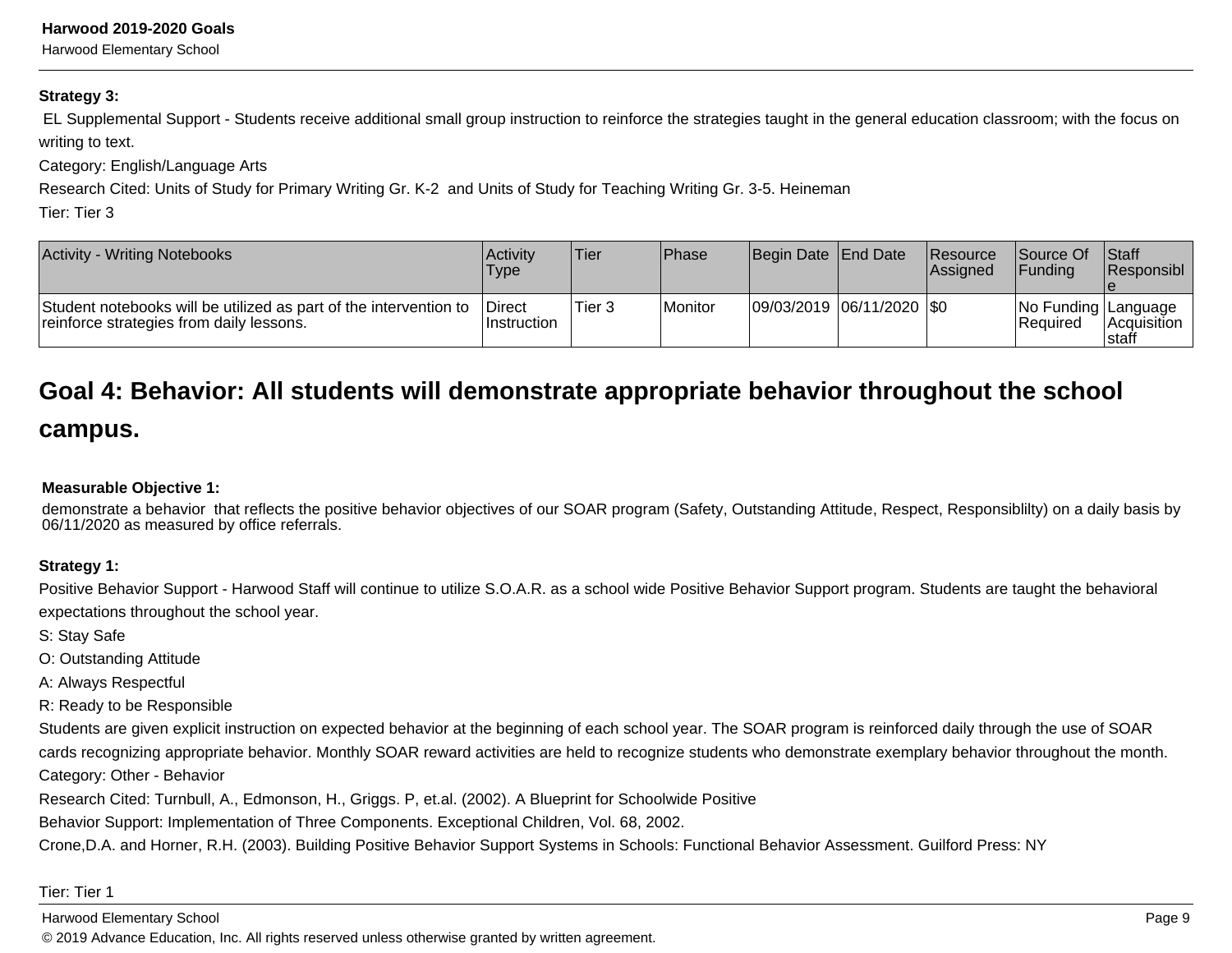Harwood Elementary School

| Activity - SOAR Program                                                                                                                                                                                                                                                                                                                | <b>Activity</b><br>Type | <b>Tier</b> | <b>IPhase</b> | Begin Date End Date                       | <b>Resource</b><br>Assigned | Source Of<br><b>IFunding</b>     | <b>Staff</b><br>Responsibl                                      |
|----------------------------------------------------------------------------------------------------------------------------------------------------------------------------------------------------------------------------------------------------------------------------------------------------------------------------------------|-------------------------|-------------|---------------|-------------------------------------------|-----------------------------|----------------------------------|-----------------------------------------------------------------|
| Students are taught the behavioral expectations throughout the Behavioral<br>school year. An incentive program provides rewards for positive Support<br>behavior. School-wide learning targets are identified, they are Program<br>modeled and student behavior is monitored through the use of<br>SOAR cards and our referral system. |                         | lTier 1     |               | Implement   09/03/2019   06/11/2020   \$0 |                             | No Funding Harwood<br>l Reauired | <b>Instructiona</b><br><i><b>II/Support</b></i><br><b>Staff</b> |

# **Goal 5: Social Studies: All students will meet or exceed state standards in social studies.**

### **Measurable Objective 1:**

56% of Pre-K, Kindergarten, First, Second, Third, Fourth and Fifth grade Black or African-American, Asian, White, Economically Disadvantaged, Gifted and Talented, Hispanic or Latino, Students with Disabilities, English Learners, Two or More Races, American Indian or Alaska Native and Native Hawaiian or Other Pacific Islanderstudents will demonstrate a proficiency that will meet or exceed state standards in Social Studies by 06/11/2020 as measured by state assessments. .

### **Strategy 1:**

Direct Instruction - Harwood staff will provide all students with direct instruction utilizing district-provided curriculum in Social Studies along with integrating lessons intothe Reading block.

Category: Social Studies

Research Cited: Priorities in Practice: The Essentials of Social Studies, Grades K-8, Effective Curriculum, Instruction and Assessment (2008) by Kathy Checkley

Tier: Tier 1

| Activity - Content Supported Literacy                                                                                                                                                                                                                                                                           | Activity<br>Type | lTier. | <b>Phase</b>   | Begin Date End Date         | Resource<br>Assigned | <b>Source Of</b><br><b>IFunding</b> | <b>Staff</b><br>Responsibl                                |
|-----------------------------------------------------------------------------------------------------------------------------------------------------------------------------------------------------------------------------------------------------------------------------------------------------------------|------------------|--------|----------------|-----------------------------|----------------------|-------------------------------------|-----------------------------------------------------------|
| Teachers will incorporate content-specific literacy materials<br>within each unit that support the social studies curriculum.<br>Practices and materials include; guided reading using leveled<br>literacy library books, writing across the curriculum, mentor<br>texts, web-based materials, and trade books. | Monitor          | Tier 1 | <b>Monitor</b> | 09/03/2019  06/11/2020  \$0 |                      | 'Title I                            | <b>Harwood</b><br>Schoolwide   Instructiona  <br>II Staff |

| Activity - Supplemental Social Studies Resources                                                                                                                                          | Activity<br>Type | 'Tier | <b>IPhase</b> | Begin Date End Date         | Resource<br><b>Assigned</b> | Source Of<br><b>IFundina</b> | <b>Staff</b><br><b>Responsibl</b>                             |
|-------------------------------------------------------------------------------------------------------------------------------------------------------------------------------------------|------------------|-------|---------------|-----------------------------|-----------------------------|------------------------------|---------------------------------------------------------------|
| Staff will choose from a variety of resources to supplement their Implementa Tier 1<br>instruction including but not limited to: Time For Kids, Discovery tion<br>Education, and BrainPop |                  |       | l Monitor     | 09/03/2019  06/11/2020  \$0 |                             | Title                        | <b>IHarwood</b><br><b>Schoolwide Instructional</b><br>I Staff |

#### Harwood Elementary School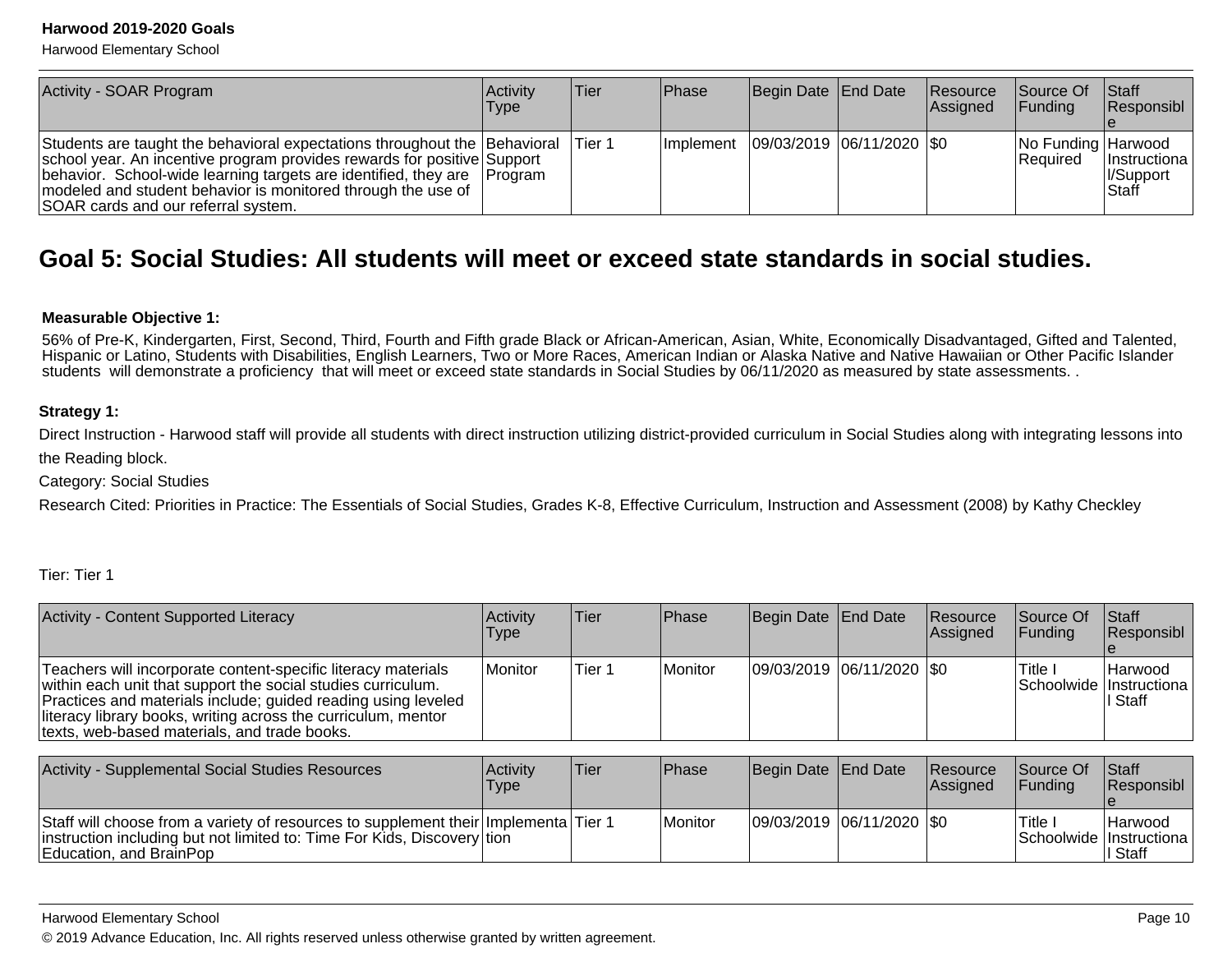# **Goal 6: Science: All students will meet or exceed state standards in science.**

## **Measurable Objective 1:**

53% of Pre-K, Kindergarten, First, Second, Third, Fourth and Fifth grade Black or African-American, Asian, White, Economically Disadvantaged, Gifted and Talented, Hispanic or Latino, Students with Disabilities, English Learners, Two or More Races, American Indian or Alaska Native and Native Hawaiian or Other Pacific Islanderstudents will demonstrate a proficiency to meet or exceed state standards in Science by 06/11/2020 as measured by state assessments. .

## **Strategy 1:**

Direct Instruction - Harwood staff will provide all students with direct instruction utilizing district-provided curriculum in Science and integrate Science within the Readingblock.

### Category: Science

Research Cited: Citation: Husty, S., & Jackson, J.. (2008). Multisensory Strategies for Science Vocabulary. Science and Children, 46(4), 32-35. Retrieved January 26,2010, from Research Library. (Document ID: 1629163471). Seeing, touching, smelling, hearing, and learning! The authors observed that their English LanguageLearner (ELL) students achieved a deeper understanding of the properties of matter, as well as enhanced vocabulary development, when they were guided throughinquiry-based, multisensory explorations that repeatedly exposed them to words and definitions in context. In this article, they describe their experiences using amultisensory approach with a group of third-grade students who are classified as ELL.

## Tier: Tier 1

| <b>Activity - Content Supported Literacy</b>                                                                                                                                                                                                                                                              | Activity<br>Type              | Tier | <b>IPhase</b> | Begin Date End Date           | <b>Resource</b><br>Assigned | Source Of<br><b>IFunding</b>          | <b>Staff</b><br>Responsibl |
|-----------------------------------------------------------------------------------------------------------------------------------------------------------------------------------------------------------------------------------------------------------------------------------------------------------|-------------------------------|------|---------------|-------------------------------|-----------------------------|---------------------------------------|----------------------------|
| Teachers will incorporate content-specific literacy materials<br>within each unit that support the science curriculum. Practices<br>and materials include; guided reading using leveled literacy<br>library books, writing across the curriculum, mentor texts, web-<br>based materials, and trade books. | Ilmplementa lTier 1<br>ltion. |      | l Monitor     | $ 09/03/2019 06/11/2020 $ \$0 |                             | No Funding Harwood<br><b>Required</b> | Instructiona  <br>II Staff |

| Activity - Supplemental Science Resources                                                                                    | Activity<br>Type | 'Tier  | <b>Phase</b> | Begin Date End Date     | <b>Resource</b><br><b>IAssianed</b> | Source Of<br><b>IFundina</b> | <b>Staff</b><br><b>Responsibl</b>                    |
|------------------------------------------------------------------------------------------------------------------------------|------------------|--------|--------------|-------------------------|-------------------------------------|------------------------------|------------------------------------------------------|
| Staff will use a variety of science supplemental resources<br>including but not limited to: Discovery Education and BrainPop | Monitor          | Tier 1 | Monitor      | 09/03/2019 06/11/2020 0 |                                     | Title                        | <b>Harwood</b><br>Schoolwide Instructiona<br>I Staff |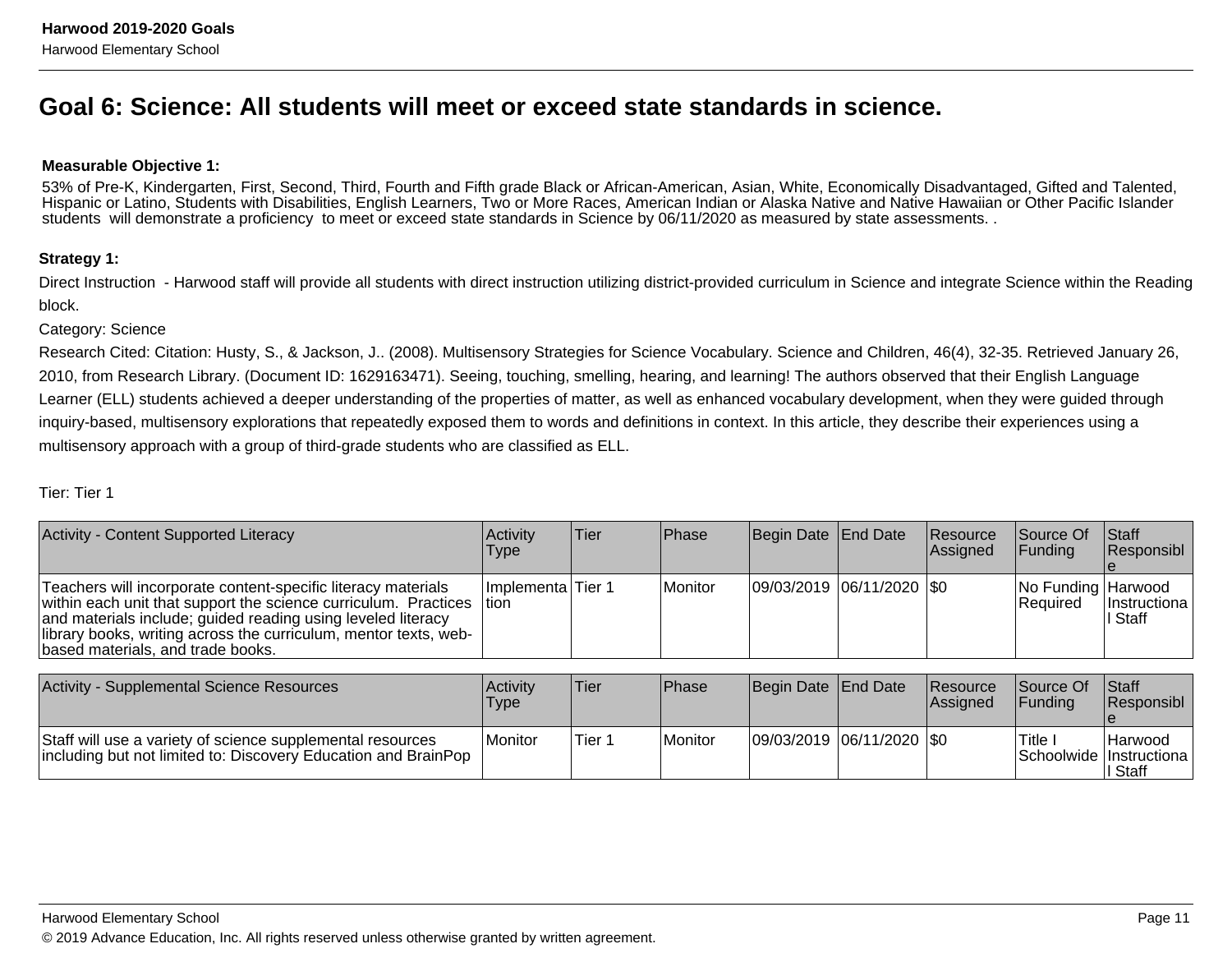# **Activity Summary by Funding Source**

# **Below is a breakdown of your activities by funding source**

# **Section 41**

| <b>Activity Name</b>  | <b>Activity Description</b>                                                                                                                                        | <b>Activity</b><br>Type                         | <b>Tier</b> | <b>Phase</b> | Begin Date End Date                       | Resource<br><b>Assigned</b> | Staff<br>Responsibl                         |
|-----------------------|--------------------------------------------------------------------------------------------------------------------------------------------------------------------|-------------------------------------------------|-------------|--------------|-------------------------------------------|-----------------------------|---------------------------------------------|
| Language for Learning | Research based program with a focus on oral<br>expression designed to teach children vocabulary,<br>concepts, and sentence forms used in classroom<br>instruction. | l Academic<br><b>Support</b><br><b>IProgram</b> | Tier 3      |              | Implement   09/03/2019   06/11/2020   \$0 |                             | Language<br> Acquisition<br><b>Teachers</b> |

# **Other**

| <b>Activity Name</b> | Activity Description                                                                                                                                                                                                                 | Activity<br><b>Type</b> | <b>Tier</b> | Phase | Begin Date End Date                       | Resource<br><b>Assigned</b> | <b>Staff</b><br>Responsibl                        |
|----------------------|--------------------------------------------------------------------------------------------------------------------------------------------------------------------------------------------------------------------------------------|-------------------------|-------------|-------|-------------------------------------------|-----------------------------|---------------------------------------------------|
| Technology           | Students use computer-based programs to<br>practice math problem solving, computation, and<br>fluency skills. These programs include but are not<br>limited to: Xtra Math, TenMarks, Moby Max, and<br>Interactive White Board games. | Technology Tier 2       |             |       | Implement   09/03/2019   06/11/2020   \$0 |                             | <b>Harwood</b><br><i>Instructiona</i><br>∣I Staff |

# **General Fund**

| <b>Activity Name</b>        | Activity Description                                                                                                                                                                                                          | Activity<br>Type                | <b>Tier</b> | Phase            | Begin Date End Date          | Resource<br><b>Assigned</b> | Staff<br>Responsibl                                                      |
|-----------------------------|-------------------------------------------------------------------------------------------------------------------------------------------------------------------------------------------------------------------------------|---------------------------------|-------------|------------------|------------------------------|-----------------------------|--------------------------------------------------------------------------|
| AddVantage Math<br>Recovery | Research based program designed to support<br>elementary educators, special education<br>educators, math interventionists, and math<br>coaches in diagnosing and advancing student<br>understanding and numeracy development. | lAcademic<br>Support<br>Program | Tier 2      | Getting<br>Ready | 09/03/2019 06/11/2020 \$1500 |                             | Resource<br>IRoom and<br>Iselect<br>lgeneral<br>leducation<br>Iteachers. |

# **Title I Schoolwide**

| <b>Activity Name</b> | Activity Description | <b>Activity</b><br><sup>1</sup> Type | 'Tier | <b>Phase</b> | Begin Date End Date | <b>IResource</b><br><b>IAssigned</b> | <b>Staff</b><br>Responsibl |
|----------------------|----------------------|--------------------------------------|-------|--------------|---------------------|--------------------------------------|----------------------------|
|                      |                      |                                      |       |              |                     |                                      |                            |

## Harwood Elementary School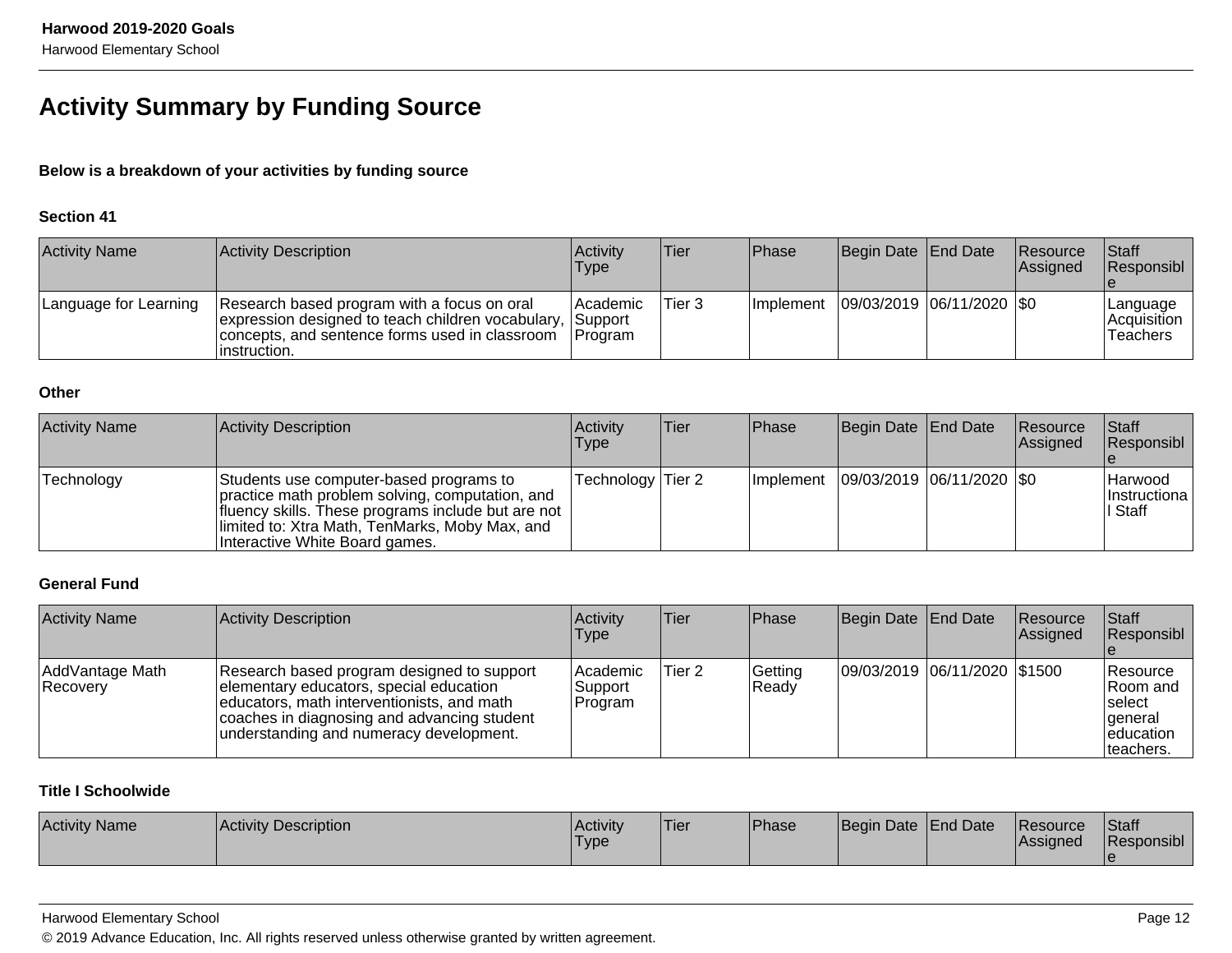Harwood Elementary School

| <b>Supplemental Science</b><br><b>Resources</b> | Staff will use a variety of science supplemental<br>resources including but not limited to: Discovery<br>Education and BrainPop                                                                                                                                                                                                                                                              | Monitor                          | Tier 1            | Monitor   | 09/03/2019 06/11/2020 | $\sqrt{50}$ | Harwood<br>Instructiona<br>I Staff                       |
|-------------------------------------------------|----------------------------------------------------------------------------------------------------------------------------------------------------------------------------------------------------------------------------------------------------------------------------------------------------------------------------------------------------------------------------------------------|----------------------------------|-------------------|-----------|-----------------------|-------------|----------------------------------------------------------|
| <b>Supplemental Social</b><br>Studies Resources | Staff will choose from a variety of resources to<br>supplement their instruction including but not<br>limited to: Time For Kids, Discovery Education,<br>and BrainPop                                                                                                                                                                                                                        | Implementa Tier 1<br>Ition       |                   | Monitor   | 09/03/2019 06/11/2020 | $ $ \$0     | Harwood<br>Instructiona<br>I Staff                       |
| <b>Reading Mastery</b>                          | Direct Instruction Program to help students master<br>essential decoding and comprehension skills.                                                                                                                                                                                                                                                                                           | Academic<br>Support<br>Program   | Tier 3            | Monitor   | 09/03/2019 06/11/2020 | $ $ \$0     | <b>Title 1 Staff</b>                                     |
| <b>Reading Mastery</b>                          | Direct Instruction Program to help students master<br>essential decoding and comprehension skills.                                                                                                                                                                                                                                                                                           | Academic<br>Support<br>Program   | Tier 3            | Monitor   | 09/03/2019 06/11/2020 | \$0         | Language<br>Acquisition<br>Staff                         |
| Technology                                      | Students will use a variety of technology-based<br>programs that provide students with leveled<br>reading practice. These programs include Raz-<br>kids, Pebble Go, and Mel.org. The programs can<br>be accessed both at school and at home.                                                                                                                                                 | Technology                       | Tier 1            | Implement | 09/03/2019 06/11/2020 | \$1200      | Classroom<br>Teachers,<br>Title I and<br>Title III staff |
| <b>Targeted Interventions</b>                   | Assign Title I Teacher and Paraprofessional to<br>provide additional reading instruction to identified<br>students using the learning target wall for student<br>goal setting and progress monitoring.                                                                                                                                                                                       | Academic<br>Support<br>Program   | Tier <sub>3</sub> | Evaluate  | 09/03/2019 06/11/2020 | \$101056    | <b>Building</b><br>Principal,<br>Title I Staff           |
| Professional<br>Development                     | Professional development in writing instruction for<br>all staff who need training.                                                                                                                                                                                                                                                                                                          | Professiona Tier 1<br>I Learning |                   | Monitor   | 09/03/2019 06/11/2020 | $ $ \$0     | Harwood<br>Instructiona<br>I Staff                       |
| Learning at Home<br>Activities                  | Opportunities will be provided to parents to help<br>support their children in reading. In the Spring of<br>2019, parents of incoming Kindergartners for the<br>2019-2020 school year will be provided with<br>literacy training activities that focus on letter/sound<br>identification.                                                                                                    | Parent<br>Involvemen             | Tier 1            | Implement | 09/03/2019 06/11/2020 | \$1000      | Harwood<br>Instructiona<br>I Staff                       |
| Leveled Literacy<br>Intervention                | Leveled Literacy Intervention (LLI) is a<br>researched-based reading intervention program<br>used to supplement the general education<br>balanced literacy program. Identified students will<br>be working in small groups 5 times a week to help<br>increase literacy skills. Students' progress is<br>monitored every six to eight weeks by DRA2, Core<br>Phonics, and/or running records. | Academic<br>Support<br>Program   | Tier <sub>3</sub> | Implement | 09/03/2019 06/11/2020 | \$0         | Title I staff                                            |
| <b>Content Supported</b><br>Literacy            | Teachers will incorporate content-specific literacy<br>materials within each unit that support the social<br>studies curriculum. Practices and materials<br>include; guided reading using leveled literacy<br>library books, writing across the curriculum,<br>mentor texts, web-based materials, and trade<br>books.                                                                        | Monitor                          | Tier 1            | Monitor   | 09/03/2019 06/11/2020 | $ $ \$0     | Harwood<br>Instructiona<br>I Staff                       |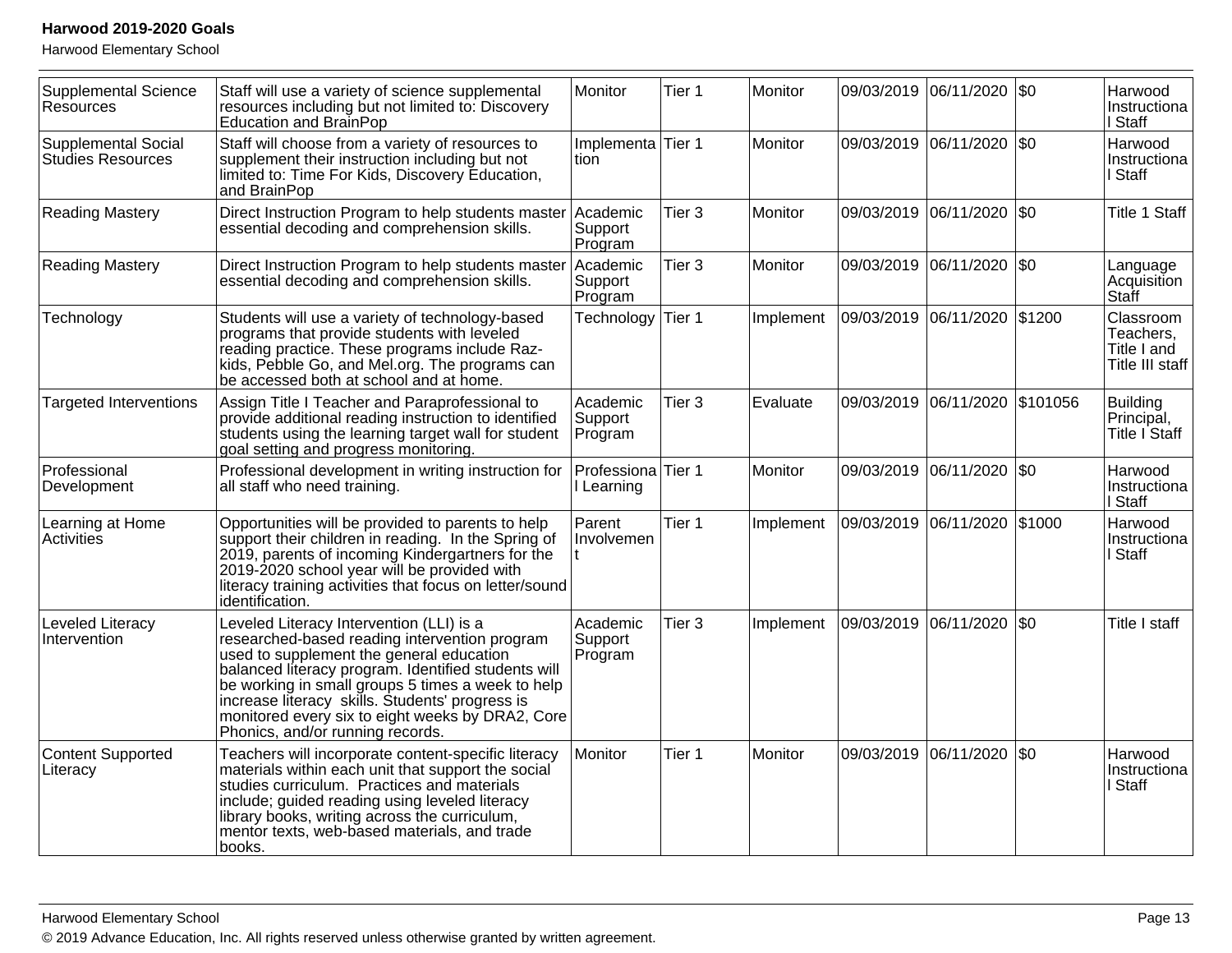Harwood Elementary School

# **No Funding Required**

| <b>Activity Name</b>                 | <b>Activity Description</b>                                                                                                                                                                                                                                                                                                                                                           | Activity<br><b>Type</b>          | Tier              | Phase     | Begin Date | End Date                    | Resource<br>Assigned | Staff<br>Responsibl                             |
|--------------------------------------|---------------------------------------------------------------------------------------------------------------------------------------------------------------------------------------------------------------------------------------------------------------------------------------------------------------------------------------------------------------------------------------|----------------------------------|-------------------|-----------|------------|-----------------------------|----------------------|-------------------------------------------------|
| <b>Writing Notebooks</b>             | Student notebooks will be utilized as part of the<br>intervention to reinforce strategies from daily<br>lessons.                                                                                                                                                                                                                                                                      | <b>Direct</b><br>Instruction     | Tier <sub>3</sub> | Monitor   |            | 09/03/2019  06/11/2020  \$0 |                      | Language<br>Acquisition<br> staff               |
| <b>SOAR Program</b>                  | Students are taught the behavioral expectations<br>throughout the school year. An incentive program<br>provides rewards for positive behavior. School-<br>wide learning targets are identified, they are<br>modeled and student behavior is monitored<br>through the use of SOAR cards and our referral<br>system.                                                                    | Behavioral<br>Support<br>Program | Tier 1            | Implement |            | 09/03/2019  06/11/2020  \$0 |                      | Harwood<br>Instructiona<br>I/Support<br>Staff   |
| Leveled Literacy<br>Intervention     | Leveled Literacy Intervention (LLI) is a<br>researched-based reading intervention program<br>used to supplement the general education<br>balanced literacy program. Identified students will<br>be working in small groups to help increase<br>literacy skills. Students' progress is monitored<br>every six to eight weeks by DRA2, Core Phonics<br>and/or running records.          | <b>Direct</b><br>Instruction     | Tier 1            | Monitor   | 09/03/2019 | 06/11/2020                  | $ $ \$0              | Language<br>Acquisition<br>Staff                |
| Monitoring                           | Principal verifies the activity is being implemented<br>in all classrooms. These fidelity checks include<br>walkthroughs, master schedules, monitoring logs<br>and Professional Learning Communities' (PLC)<br>discussions/agendas. The Harwood staff will<br>analyze and evaluate student progress by utilizing<br>DRA2, Easy CBM, common formative<br>assessments, MSTEP, and NWEA. | Monitor                          | Tier 1            | Monitor   | 09/03/2019 | 06/11/2020 \$0              |                      | School<br>Principal<br>land<br>Harwood<br>staff |
| <b>Content Supported</b><br>Literacy | Teachers will incorporate content-specific literacy<br>materials within each unit that support the science tion<br>curriculum. Practices and materials include;<br>guided reading using leveled literacy library books,<br>writing across the curriculum, mentor texts, web-<br>based materials, and trade books.                                                                     | Implementa                       | Tier 1            | Monitor   | 09/03/2019 | 06/11/2020                  | \$0                  | Harwood<br>Instructiona<br>Staff                |
| <b>Writing Notebooks</b>             | Student notebooks will be utilized as part of the<br>intervention to reinforce strategies from daily<br>lessons.                                                                                                                                                                                                                                                                      | Implementa<br>tion               | Tier 3            | Monitor   | 09/03/2019 | 06/11/2020   \$0            |                      | Title I<br>Teacher                              |